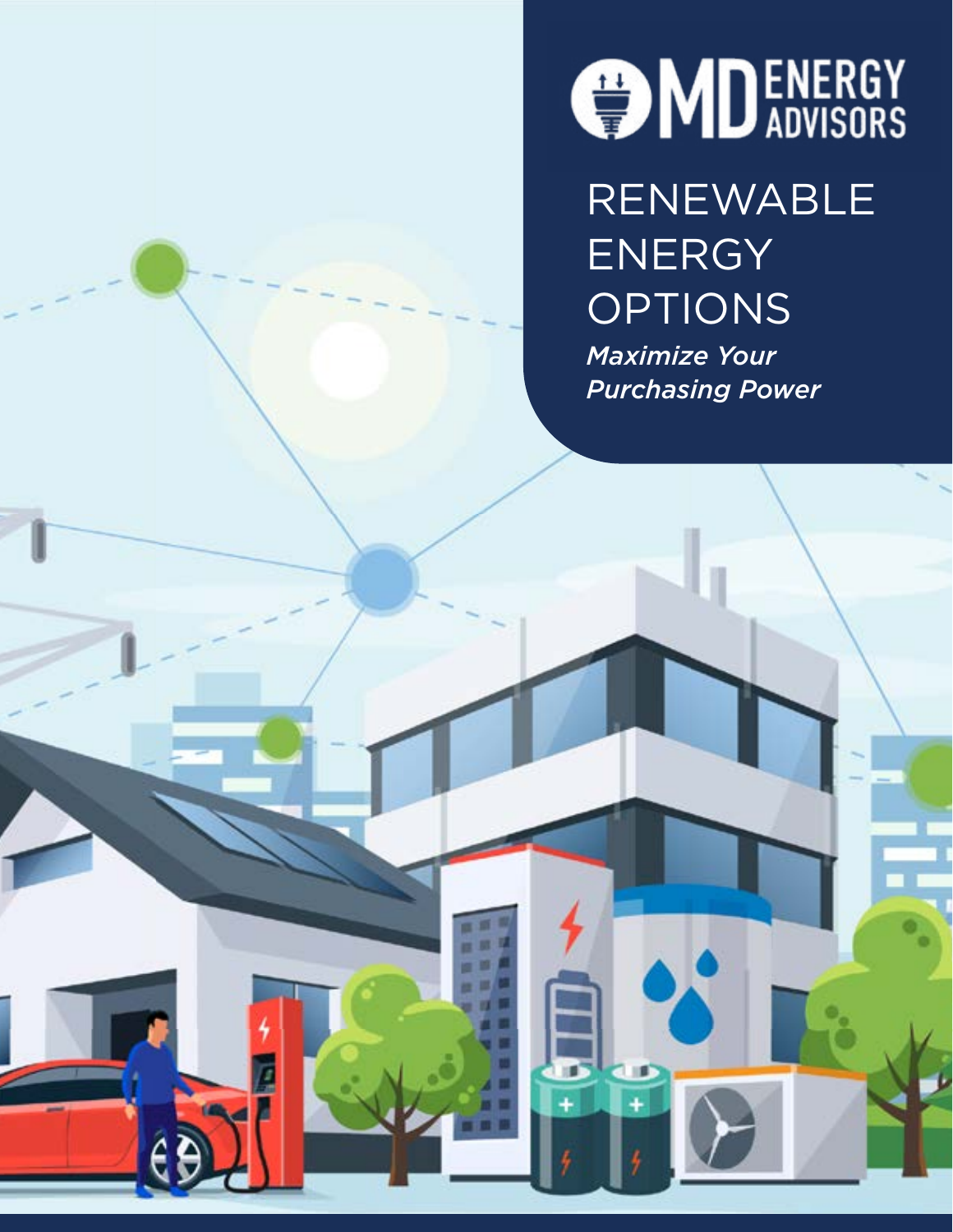

## RENEWABLE ENERGY OPTIONS

#### **Maximize Your Purchasing Power**

Renewable energy is energy that is collected from "renewable" resources, which means they are naturally replenished. Examples of renewable energy include carbon neutral sources, such as sunlight, wind, rain, tides, waves and geothermal heat. As renewable energy systems are becoming more efficient and more accessible, their share of total energy consumption increases, diversifying the ways in which companies and industries alike access the power needed to run their enterprises.

In the United States, federal, as well as state legislation requiring new energy standards reducing carbon emissions by as much as 100 percent, by as soon as 2026 is also being enacted, which will only continue to further the rise in the use of renewable energy sources. Additionally, public and shareholder pressure to commit to environmental impact goals has led several large corporations to pledge to obtain 100 percent of the energy they consume from renewable sources.

Knowledge about your company's renewable energy purchasing options gives you the power to make informed decisions and to potentially lock-in cost effective energy rates for up to two decades—now. This information is critical for building owners, businesses, tenants and the bottom line costs paid for energy.



RENEWABLE ENERGY OPTIONS Maximize Your Purchasing Power <sup>2</sup>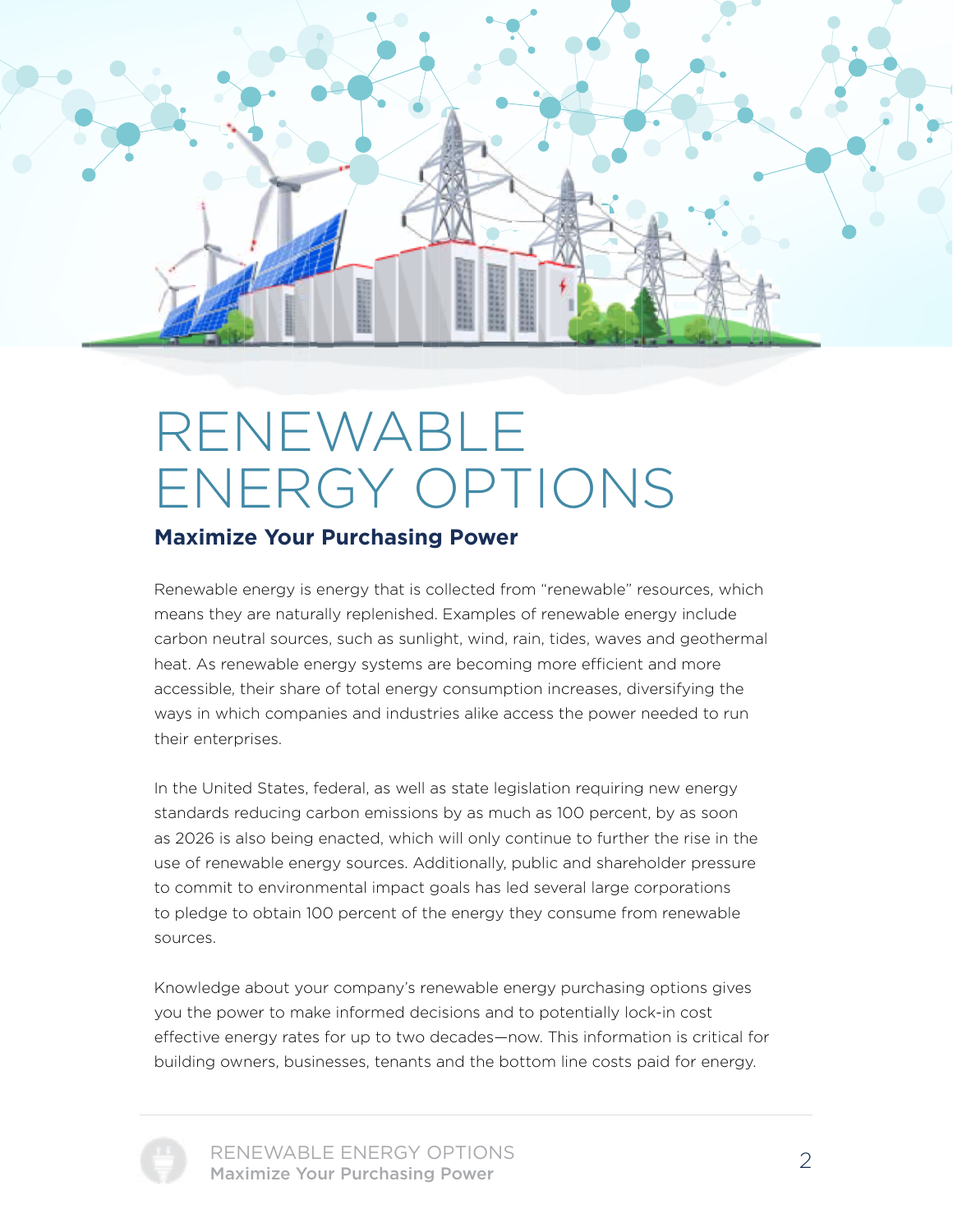### You Have Options

At MD Energy Advisors (MDEA), one of our most important roles is to educate business consumers about their energy options. Generally, there are two ways to purchase renewable energy:

- **Off-Site** renewable energy systems are not located on the purchaser's property; and
- **On-Site** renewable energy systems are located on the purchaser's property.

The most common form of renewable energy purchasing is through Off-Site projects. There are three options for purchasing renewable energy Off-Site. In this backgrounder, we provide an overview of each and comparison details to help you begin to think through the right purchasing option for your company.

#### **ONE**

**Renewable Energy Credit also known as a "REC"** is a certificate corresponding to the environmental attributes of energy produced from renewable sources. Electricity cannot be considered "renewable" without a REC to substantiate it. The actual power is sold into the local grid, and the societal benefits are sold in the form of RECs, separately, as a commodity into the marketplace.

#### **TWO**

**Supplier Sourced Renewable Power**, which is also sometimes called Custom Sourced Renewable Power (CSRP) allows for the fast, easy and flexible purchase of physical power and RECs from new and existing renewable projects. This may include contracts with solar farms to purchase renewable energy for your building's use. With Custom Sourced Renewable Power, you pay one price for your company's electric, including congestion costs coming from the renewable energy resource. A third-party vendor secures the agreement with the developer and that vendor manages the risk for unit contingency, congestion and developer credit.

#### THREE

**Power Purchase Agreement (PPA)**, or electricity power agreement, is a contract between two parties, one who generates electricity (the seller), and the other, who is looking to purchase electricity (the buyer). The PPA defines all of the commercial terms for the sale of electricity between the

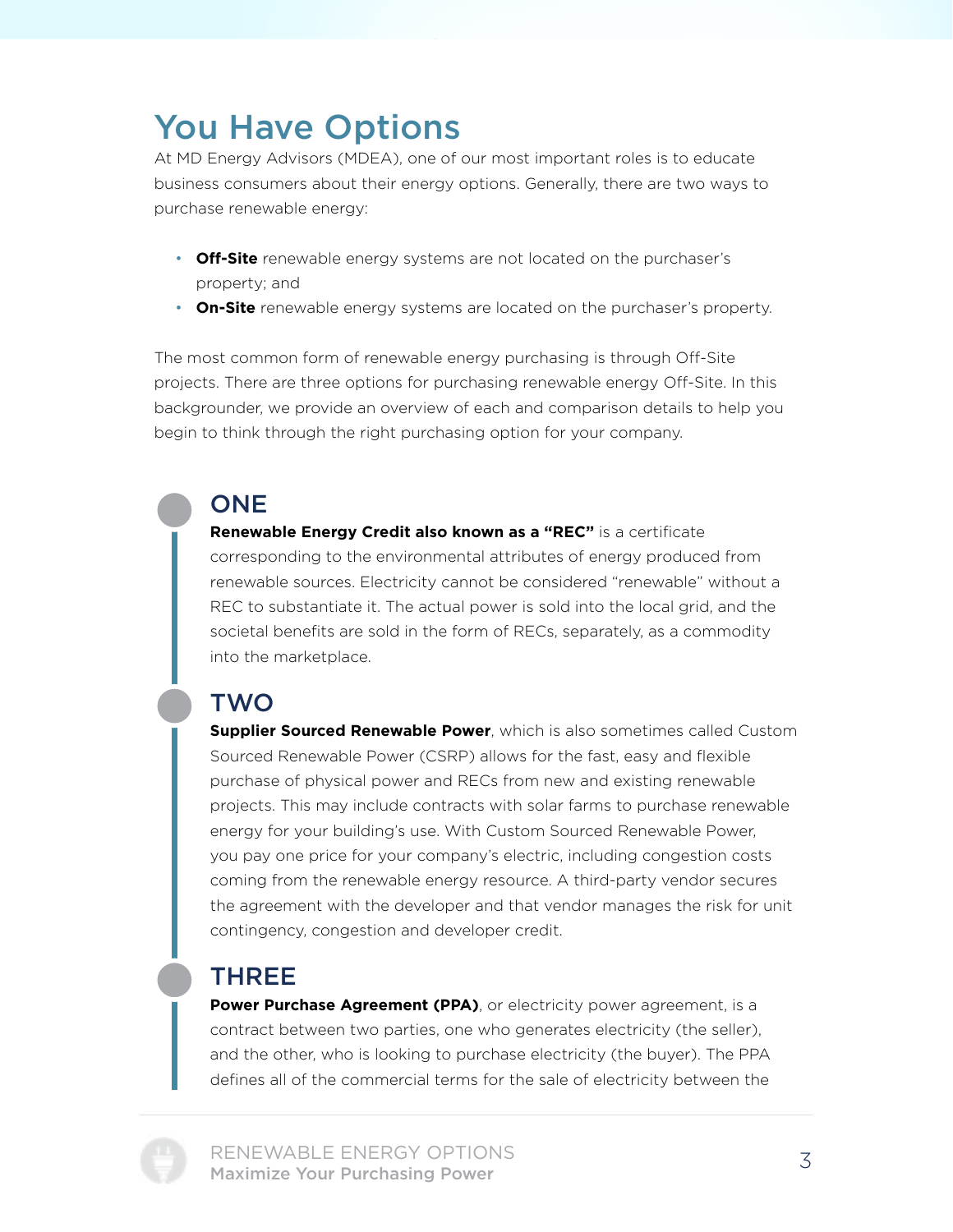two parties, including when the project will begin commercial operation, schedule for delivery of electricity, penalties for under delivery, payment terms and termination of the agreement. Contractual terms of a PPA may last anywhere between 5 and 20 years, during which time the power purchaser buys energy, and sometimes also capacity and/or ancillary services, from the electricity generator.

| <b>FEATURES</b>            | <b>RENEWABLE ENERGY</b><br><b>CREDITS (RECs)</b>                                            | <b>SUPPLIER SOURCED</b><br><b>RENEWABLE POWER</b>                                                                                                                                                                                                                                                                                                   | <b>POWER PURCHASE</b><br><b>AGREEMENTS (PPAs)</b>                                                        |
|----------------------------|---------------------------------------------------------------------------------------------|-----------------------------------------------------------------------------------------------------------------------------------------------------------------------------------------------------------------------------------------------------------------------------------------------------------------------------------------------------|----------------------------------------------------------------------------------------------------------|
| <b>PROS</b>                | No Capital<br>investment needed:<br>can be purchased<br>independent from<br>electric supply | .No Capital investment<br>needed<br>·Fixed, firm product,<br>eliminating wholesale<br>market risk<br>•Can be structured as a<br>fixed price shape (Power<br>Portfolio), a fixed price<br>block (Power Portfolio), a<br>percentage hedge (LFBI),<br>or a fixed priced<br>·In some cases customers<br>can claim additionality<br>from a CSRP purchase | •Energy can be associated<br>with specific renewable<br>energy projects<br>·Independent                  |
| <b>CONS</b>                | Prices Fluctuate                                                                            | . Prices fluctuate with the<br>market<br>•Cannot sell offsets<br>•Sourced from specific<br>new or merchant projects                                                                                                                                                                                                                                 | •Longer terms and more<br>complex billing<br>•Can expose offtakers to a<br>wide range of wholesale risks |
| <b>LOW-COST PRICING</b>    |                                                                                             |                                                                                                                                                                                                                                                                                                                                                     |                                                                                                          |
| RENEWABLE ENERGY CREDITS   |                                                                                             |                                                                                                                                                                                                                                                                                                                                                     |                                                                                                          |
| PROMOTION/MARKETING        |                                                                                             |                                                                                                                                                                                                                                                                                                                                                     |                                                                                                          |
| <b>ADDITIONALITY CLAIM</b> |                                                                                             |                                                                                                                                                                                                                                                                                                                                                     |                                                                                                          |
| POINTING RIGHTS            |                                                                                             |                                                                                                                                                                                                                                                                                                                                                     |                                                                                                          |
| PROJECT TOURS              |                                                                                             |                                                                                                                                                                                                                                                                                                                                                     |                                                                                                          |
| NO BUILDING MODIFICATIONS  |                                                                                             |                                                                                                                                                                                                                                                                                                                                                     |                                                                                                          |
| SIMPLIFIED RETAIL CONTRACT |                                                                                             |                                                                                                                                                                                                                                                                                                                                                     |                                                                                                          |
| <b>TAX BENEFITS</b>        |                                                                                             |                                                                                                                                                                                                                                                                                                                                                     |                                                                                                          |
| STANDARD CONTRACT TERM     | Any length                                                                                  | Any Length<br>But terms range from 5 -<br>10 years                                                                                                                                                                                                                                                                                                  | Any length                                                                                               |
| <b>TARGET MARKET</b>       | Any size electric user<br>wanting a simple way<br>to buy renewable<br>energy                | Large industrial spaces/<br>institutions and medium<br>commercial spaces, for<br>example small hospitals<br>or colleges                                                                                                                                                                                                                             | Large institutions such as<br>universities and Fortune 500<br>companies                                  |

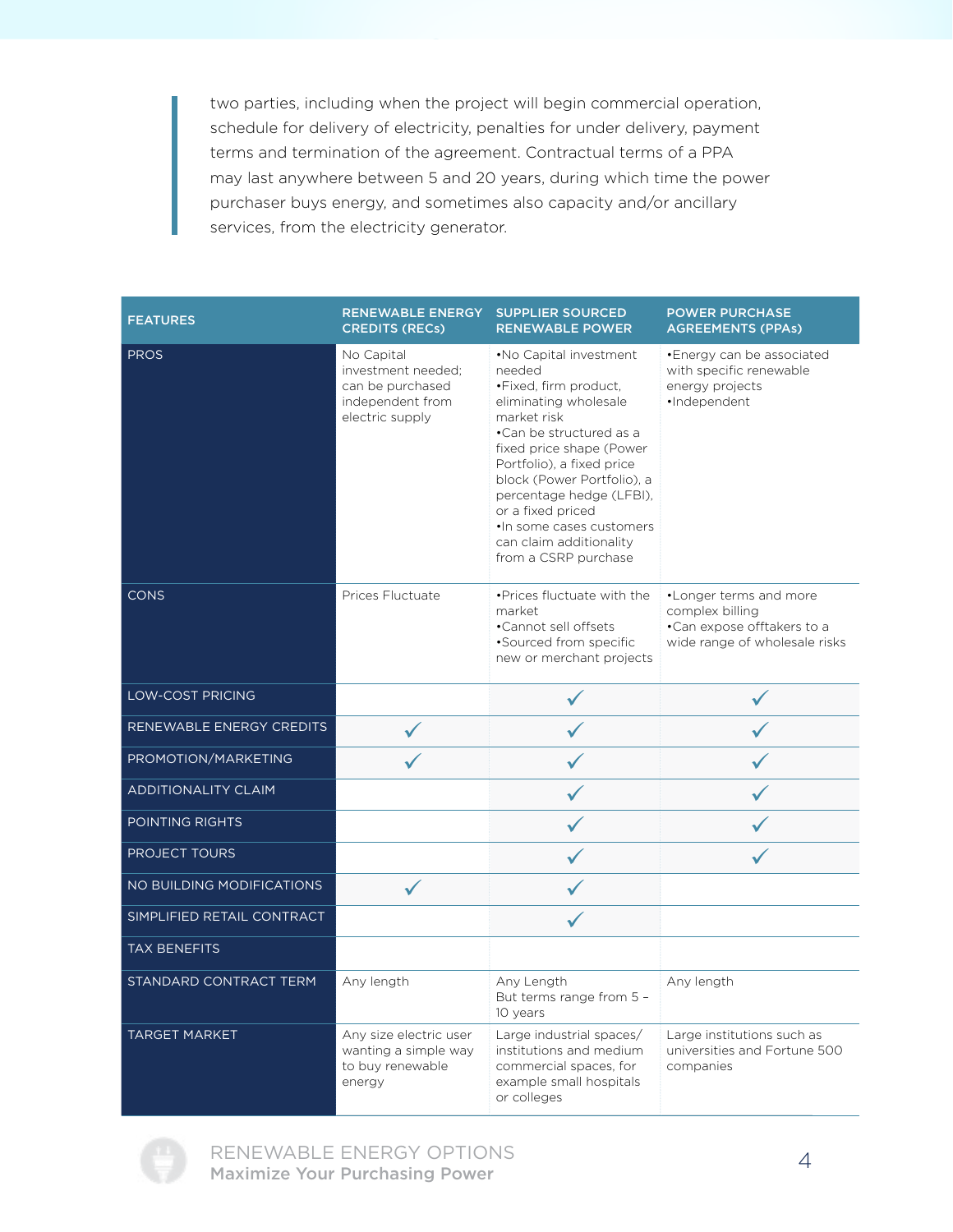

**Let MD Energy Advisors guide you on a sustainable and successful renewable energy path.** We have developed more educational materials about each renewable energy option available.

"Partnering with MD Energy Advisors to achieve our sustainability and financial goals has paid off. We are able to offer all-inclusive living by creating a clean and renewable energy source and reduce system maintenance for the long-term. The energy savings realized by this conversion, are in turn, passed onto our residents."

**-Alex Mandel** *Director of Development* 28 Walker Development